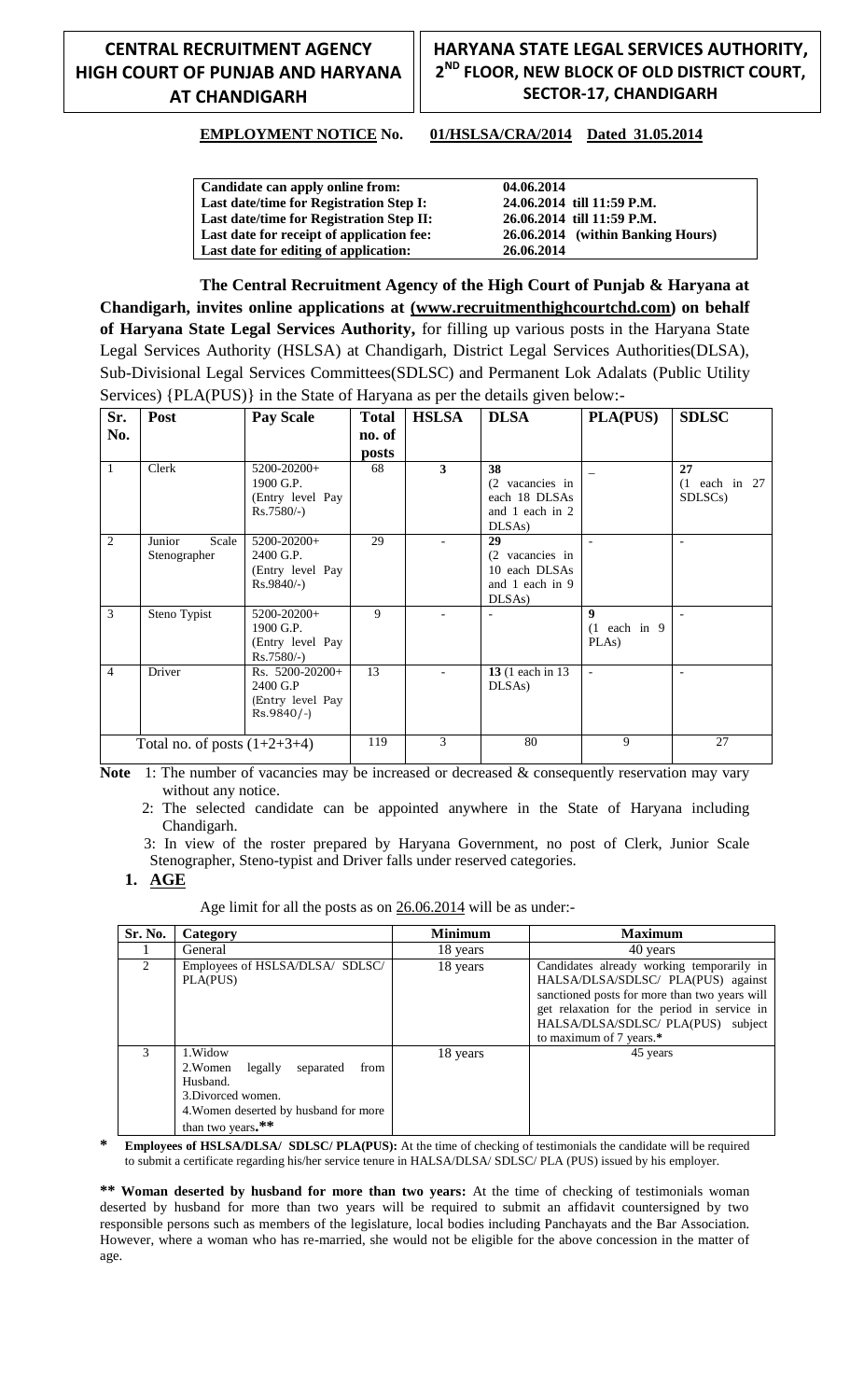## **2. QUALIFICATION**

The requisite qualification for the post of Clerk, Junior Scale Stenographer, Steno Typist and Driver is as under:-

| Sr. No:<br><b>Designation of</b> |                                 | Academic qualifications and experience, if any, for direct                                                                                                                                                                                                                                                                                                                                          |  |  |  |
|----------------------------------|---------------------------------|-----------------------------------------------------------------------------------------------------------------------------------------------------------------------------------------------------------------------------------------------------------------------------------------------------------------------------------------------------------------------------------------------------|--|--|--|
|                                  | <b>Posts</b>                    | recruitment                                                                                                                                                                                                                                                                                                                                                                                         |  |  |  |
| 1.                               | Clerk                           | Graduation degree or equivalent thereto from a recognized<br>$1_{\cdot}$<br>University.<br>Matriculation examination with Hindi or Sanskrit as one of the<br>2.<br>subject.<br>Degree/diploma in computer application*.<br>3.<br>Preference shall be given to the person holding<br>higher<br>qualification.                                                                                        |  |  |  |
| 2.                               | Junior<br>Scale<br>Stenographer | Graduation from a recognized university;<br>(1)<br>Degree/diploma in computer application*;<br>(2)<br>One year experience as Steno Typist;<br>(3)                                                                                                                                                                                                                                                   |  |  |  |
| 3.                               | Steno-Typist                    | Degree of Bachelor of Arts, Science, Commerce or equivalent<br>(1)<br>thereto from a recognized university;<br>Degree/diploma in computer application*.<br>(2)                                                                                                                                                                                                                                      |  |  |  |
| $\overline{4}$ .                 | Driver                          | Matriculation with Hindi as one of the subject.<br>(1)<br>He/She should possess a valid driving license for light motor<br>(2)<br>vehicle and medium passenger motor vehicle.<br>He/she should not have been convicted for any offence for<br>(3)<br>negligent driving and should have minimum of two years of<br>experience of driving for light motor vehicle/ medium passenger<br>motor vehicle. |  |  |  |

**\* Degree/Diploma in Computer application**: Minimum 6 months diploma from any Government Recognized Institution or any reputed institution which is ISO 9001 certified or possesses a Computer Information Technology Course or Equivalent to "O" Level Certificate of Department of Electronics Accreditation of Computer Course (DOEACC) of Govt. of India.

#### **3. MODE OF SELECTION**

#### **a) Clerk :-**

The candidate shall have to take a written examination (Objective type with multiple choice and Subjective type) in the following subjects:-

| Sr. | Subject                    | Mode of test          | Maximum      | Qualifying                           | Minimum      | Remarks           |
|-----|----------------------------|-----------------------|--------------|--------------------------------------|--------------|-------------------|
| No. |                            |                       | <b>Marks</b> | <b>Marks</b>                         | Pass Marks   |                   |
| 1   | Written test               | Subjective            | 100          | 50%                                  | 55% marks    |                   |
|     | <b>English Composition</b> | type                  |              |                                      | in aggregate |                   |
|     | b) General                 | Objective             | 100          | 50%                                  | the<br>in    |                   |
|     | Knowledge.                 | type<br><sub>on</sub> |              |                                      | written      |                   |
|     |                            | OMR sheet             |              |                                      | examination  |                   |
| 2.  | Type test                  | Computer              |              | 30 Words per minute (W.P.M) in Hindi |              | Marks of typing   |
|     |                            | typing                |              | or English                           |              | test would not be |
|     |                            |                       |              |                                      |              | counted towards   |
|     |                            |                       |              |                                      |              | the main merit as |
|     |                            |                       |              |                                      |              | this test is only |
|     |                            |                       |              |                                      |              | of qualifying in  |
|     |                            |                       |              |                                      |              | nature.           |
| 3.  | Interview                  |                       | 30           |                                      |              |                   |

At the first instance, answer sheets of the General Knowledge test will be evaluated. There will be negative marking in multiple choice questions. For every wrong answer,  $1/5<sup>th</sup>$  mark would be deducted. The question(s) not attempted will receive no credit or discredit. The answer sheets of the English Composition test will be evaluated only of those candidates who will qualify the General Knowledge test by obtaining 50% marks or above. However, no candidate shall be considered to have qualified the written test unless he obtains 55% marks in aggregate in written test i.e. General Knowledge and English Composition.

Thereafter, out of the total candidates who will qualify the written test, candidates three times of the total vacancies or the number as determined by Hon"ble Central Recruitment Committee will be called for Computer Typing test in Hindi or English with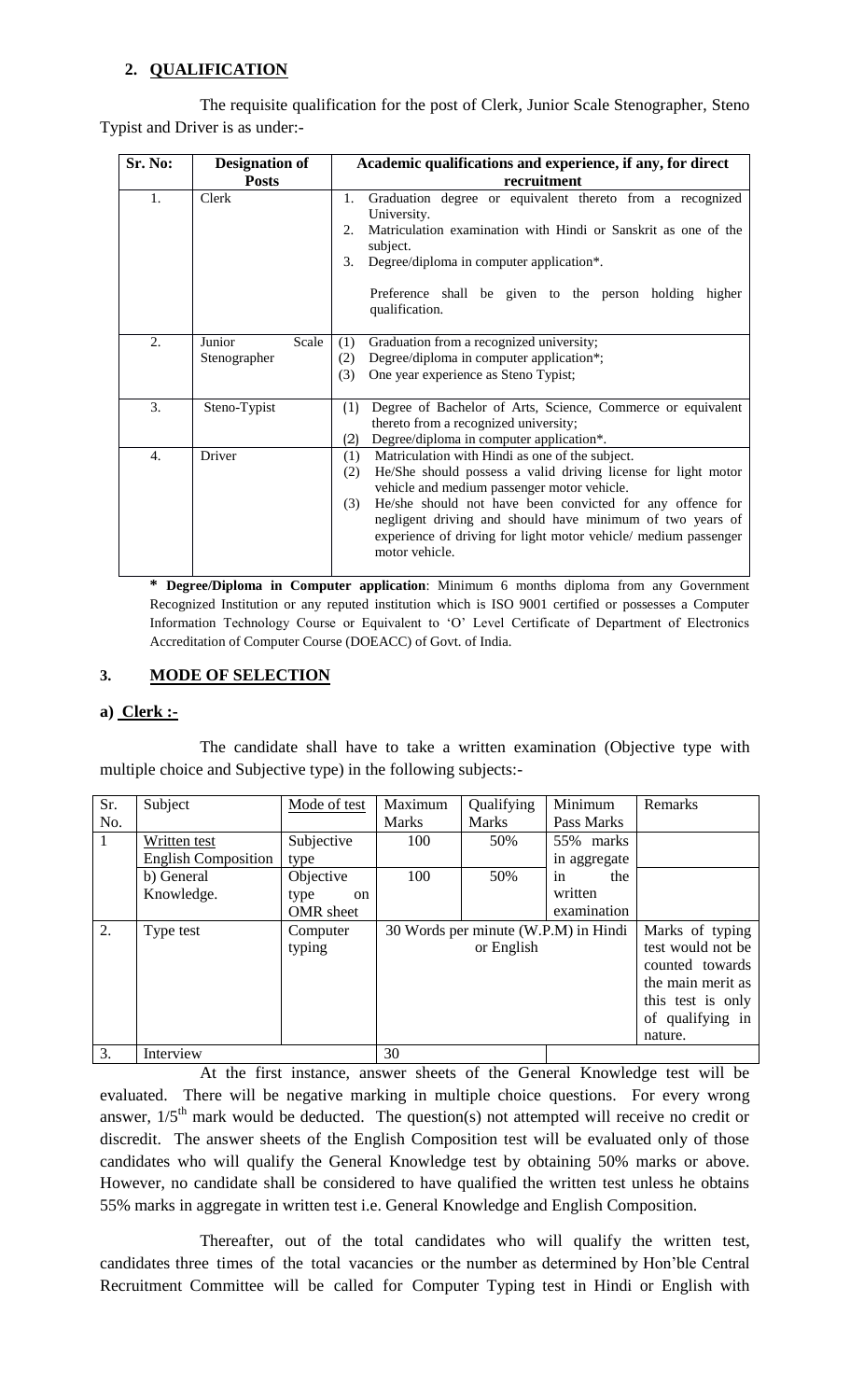minimum speed of 30 W.P.M. The Hon'ble Central Recruitment Committee reserves the right to vary this ratio. If two or more candidates at the last number get equal marks in written test, all such candidates shall be considered eligible to sit in the computer type test. The shortlisted candidates shall have to qualify the Computer Typing test. Candidates have to give option regarding typing in Hindi or English language at the time of submission of online application. Option once exercised for typing in Hindi or English Language cannot be changed at later stage under any circumstances. Marks of Computer Typing test would not be counted towards the main merit as this test is only of qualifying in nature. However merely passing the type test does not entitle a candidate to be called for interview. Candidates either two times of the number of vacancies or number as decided by Hon"ble Central Recruitment Committee, who qualify the written test as well as Computer Typing test, will be called for interview. The interview will carry 30 marks. No candidate shall be considered for appointment unless he/she obtains at least 55% marks in aggregate of written test and interview.

After Interview number of candidates as decided by the Hon"ble Central Recruitment Committee, candidates will be called for Checking of Testimonials/Interaction.

Merit list shall be prepared on the basis of the marks obtained in the written test & interview. Waiting list may also be prepared, which shall be valid for one year. If a post is created or falls vacant within one year from the date of preparation of waiting list, candidate may be selected from the waiting list.

#### **b) Junior Scale Stenographer:-**

The candidate shall have to qualify English shorthand test at the speed of 100 W.P.M. and transcription of the same at the speed of 20 W.P.M. **OR** Hindi shorthand test at the speed of 80 W.P.M. and transcription of the same at the speed of 15 W.P.M. on computer. Candidate has to give option regarding shorthand test in Hindi or English language at the time of submission of application. Option once opted for shorthand in Hindi or English Language cannot be changed at any stage under any circumstances. The candidate who qualifies the shorthand test will be called for checking of original testimonials/ interaction.

#### **c) Steno-typist:-**

The candidate shall have to qualify shorthand test in English at the speed of 80 W.P.M. and transcription thereof at the speed of 15 W.P.M. on computer. The candidate who qualifies shorthand test will be called for checking of original testimonials/ interaction.

#### **d) Driver:-**

Eligible candidates may be shortlisted on the basis of their performance in objective type written test consisting of General Knowledge and awareness, Knowledge of traffic signs/rules and driving skills questions. Thereafter, shortlisted candidates may be called for practical driving test to check the practical knowledge of driving skills/rules/signs followed by an interview. Final Selection shall be based on marks obtained by the candidates in practical driving test and interview.

### **4. SPECIAL INSTRUCTIONS**

The decision of the Hon"ble Central Recruitment Committee in all matters relating to acceptance or rejection of an application, eligibility/ suitability of the applicants, mode/criteria for selection etc. shall be final and binding on the applicants. The Hon"ble Central Recruitment Committee may shortlist the candidates at any stage of the recruitment process on the basis of some rational criteria. No inquiry or correspondence shall be entertained in this regard.

#### **5. HOW TO APPLY ONLINE**

The online registration/filling of application forms by the applicants will consist of two steps.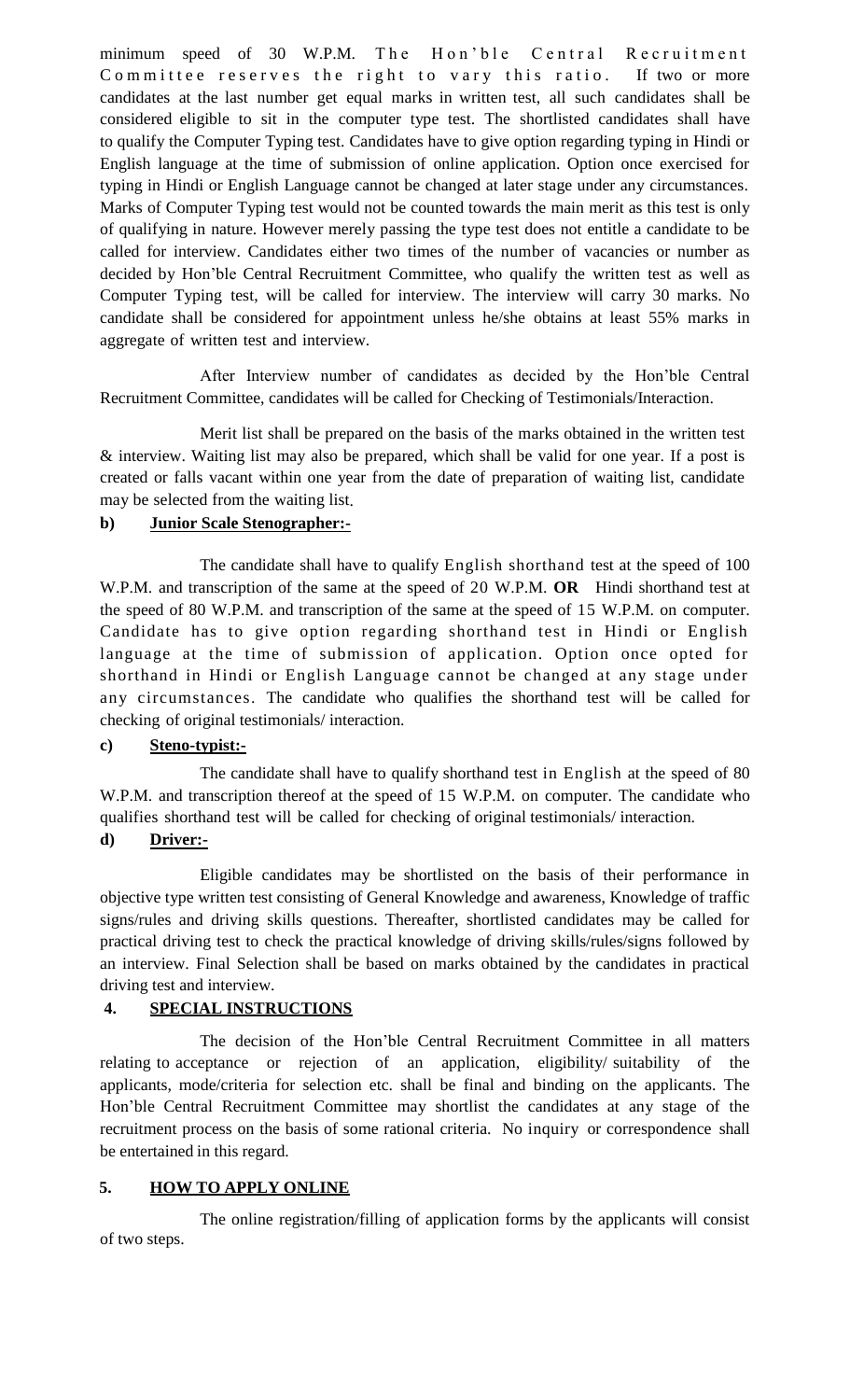(i) Registration Step I:

Applicant will get his Registration ID and password and will get print out of 'Cash Deposit Receipt' for deposit of fee in the designated bank (State Bank of India).

(ii) Registration Step II: Applicant to fill the remaining particulars i.e uploading of photograph/signature, qualification and fee payment details in the form, then to "LOCK & SUBMIT" the application form.

The detailed steps for Registration are given below:

## **(A) Pre-Requisites for Step I:**

Applicants are required to have a valid personal active E-mail ID as all the information regarding recruitment process will be sent on their recorded E-Mail ID throughout the process. In case an applicant does not have a valid personal E-mail ID, he/she should create his/her new E-mail ID before applying online and must maintain that E-mail account, throughout the selection process. Applicants must give a valid Mobile number, as all the SMSs during the process will be sent on that number. Applicants are advised not to give mobile number of unknown person/stranger to avoid any future complication. Central Recruitment Agency shall not be responsible in any manner for non delivery of SMS at any stage either due to "switching off" mobile phone or if the same is out of coverage area or is out of order due to some technical fault on the part of candidate or its service provider. It shall be responsibility of the candidate to update him/her self by visiting the website of Central Recruitment Agency regularly.

## **(B) Registration Step I:**

- i. Applicant can apply online from anywhere either at home or at any place where there is an access to the internet.
- ii. Open registration form available on the site **[www.recruitmenthighcourtchd.com](http://www.recruitmenthighcourtchd.com/)** by clicking at the button for the post he/she wants to apply.
- iii. Fill the registration form with all the required details.
- iv. Every successful registration will be allotted a unique Registration ID and Password, which will be intimated to the applicant by way of e-mail on recorded Email ID as well as by SMS on mobile phone. Applicants should ensure that Registration ID and Password had been delivered on mobile phone as well as on given E-mail ID. In case of non receipt of Email/SMS within reasonable time, applicants should contact on the technical helpline numbers 8699002541 or 8699002542. After getting the Registration ID and Password, applicant must take a print out of the "Cash Deposit Receipt' in "Landscape orientation". Applicant should also save 'Cash Deposit Receipt' as PDF file for future reference.
- v. Applicant has to take this printed "Cash Deposit Receipt" to any Branch of State Bank of India for deposit of fee in cash only. The "Cash Deposit Receipt" will contain the amount of fee to be deposited by the applicant, depending upon his/her category. Applicant approaching the State Bank of India Branch will ask for depositing the fee under **screen 8888 (fee type-300).** No other mode of payment of fee is admissible.
- vi. The applicant who completes Registration Step-I, should go to Bank for deposit of fee only after 4 hours from the time of the Registration Step-I.
- vii. After depositing the fee in the Bank, applicant will get a Unique Transaction No./Journal No. from the Bank, which is required to be updated by applicant on website at the time of Registration Step-II.
- viii. In case an applicant fails to deposit the requisite fee, his/her application shall stand automatically cancelled/rejected and shall not be considered for further processing.

#### **(C) Pre-Requisites for Step II:**

Before proceeding to Step II, applicant must ensure that he/she has a scanned image files of his/her latest **photograph (Size 100x120pixels) & Signature (Size 160x70 pixels)** in PC/Pendrive/other soft media and application fee remittance/deposit details (Transaction details such as Unique Transaction No./Journal No., Branch name and Code etc.) for immediate uploading it to the website along with application data.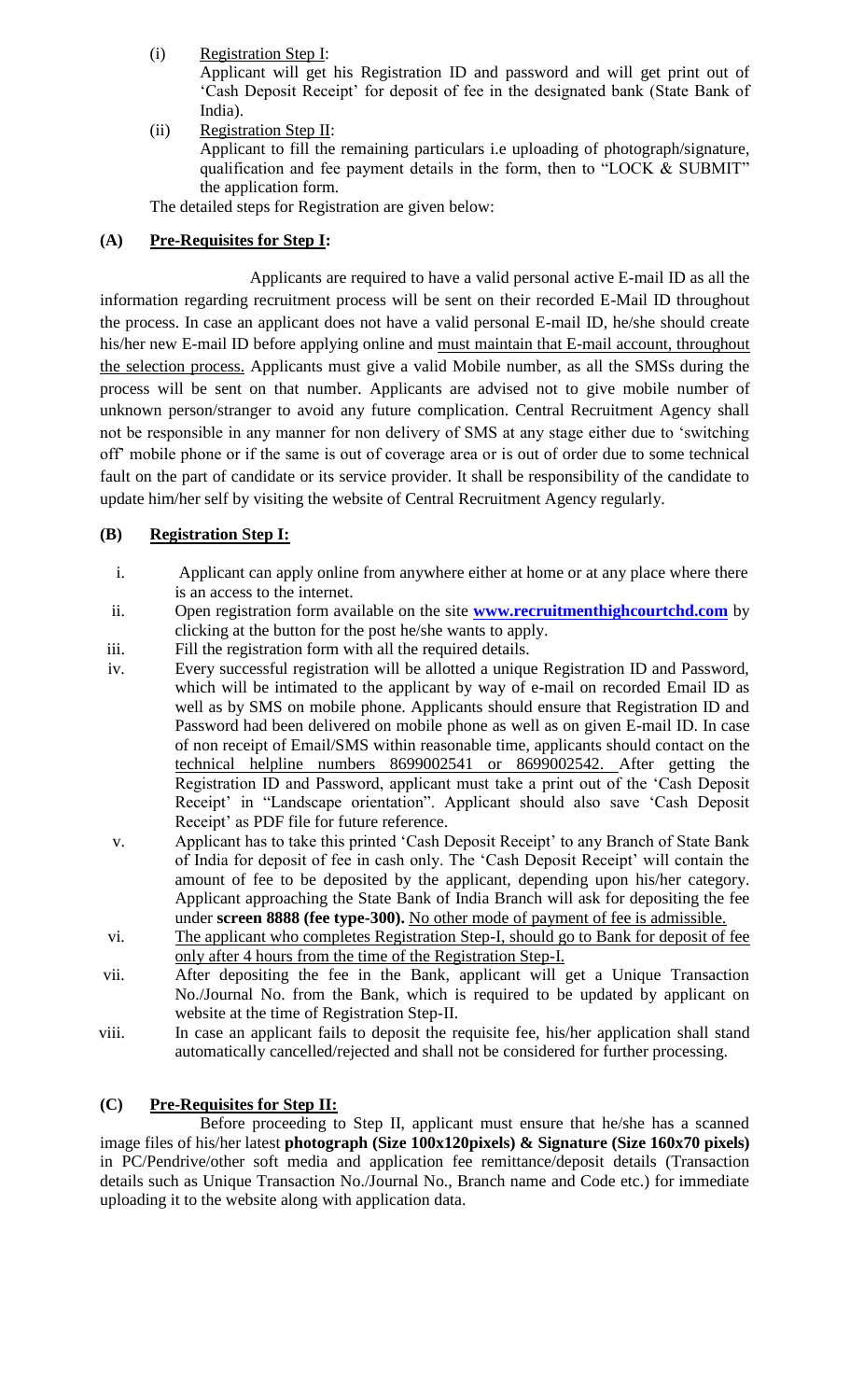#### **(D) Registration Step II:**

i. After depositing the fee in the Bank, applicant will Login on the website again by making use of Registration ID and Password as provided in first step for online Registration. Applicant should fill in the Fee Payment details i.e. Transaction No./Journal No., bank and branch name, branch code, date of payment. The TRANSACTION NO./JOURNAL NO. given by the BANK is to be a SEVEN OR EIGHT DIGIT NUMERIC CHARACTER, which is to be filled in Transaction No./Journal No. field.

Considering the All India spread of the SBI, there is a possibility of writing of Transaction No./Journal No. on the "Cash Deposit Receipt" by the bank staff variously as TID-0012121212 OR J-0012121212 OR 0012121212 etc. (If in eight digit) OR as TID-001212121 OR J-001212121 OR 001212121. (if in seven digits.) APPLICANT SHOULD FILL IN ONLY THE LAST 7 OR 8 DIGITS AS THE CASE MAY BE, DROPPING OUT ALPHABET, SPECIAL CHARACTER OR PREFIXED ZEROES, In the above two cases, fill the Transaction No./Journal No. as 12121212 or 1212121.

- ii. Candidate must upload his/her photograph, signature and all other information as required in the online Registration Step II form. He/She should upload latest passport size photograph (not more than three months old)  $\&$  signature (on white background with dark black ball pen). For details please see Guidelines for Uploading Photographs and Signature available on the website **[www.recruitmenthighcourtchd.com.](http://www.recruitmenthighcourtchd.com/)** Any application without proper photograph and signature upload will be summarily rejected. The applicants must retain three copies of the photograph uploaded with the Application Form, with them as the same will be required at the time of test at later stage. Any person trying to upload irrelevant photographs or any other material would be proceeded against as per law. IP address of the computer system accessing the online application form shall be noted for security purposes.
- iii. After doing so, applicant will have the 'preview' of the filled form. Applicant can edit/correct the information filled in step II, at that time. Candidates are advised to check the information filled by them carefully before clicking on the button "LOCK & SUBMIT". If the information entered is correct, applicant should click on "LOCK & SUBMIT" button to complete his/her Registration process and to view his/her online Application Form. The applicant will receive a E-mail/SMS in this regard, applicant should take a printout of his/her "Online Application Form" for future use and record.
- iv. The applicant must check the information before locking and submitting the same. Applicant will be responsible for any mistake made by him/her in the online Application Form and Central Recruitment Agency shall not be responsible or liable in any way. However, **If by mistake an applicant fills in wrong data in the Application Form, then there is a provision to modify/edit certain information in the Application Form only once by entering his/her registration ID and Password & after following the given instructions. Thereafter, no modification will be permitted and the applicant will not be having the option to edit his/her application data again.** Any information submitted by an applicant in his/her application will bind the applicant personally and if found to be false, he/she shall be liable for criminal prosecution apart from consequences under civil law as may be deemed proper.
- v. After successful re-conciliation of fee with the bank, applicant will receive Email/SMS on his/ her mobile phone. The lists of the applicants whose fee is reconciled will also be available on website **[www.recruitmenthighcourtchd.com](http://www.recruitmenthighcourtchd.com/)** for reference of the applicants after closure of Advertisement. Thereafter, scrutiny of applications will be done and eligibility of applicants shall be determined.
- vi. **E-ADMIT CARD:-** Thereafter, E-Admit Cards of provisionally eligible applicants will be uploaded on the website and the applicants will also receive E-mails/ SMS in this regard. The applicants are to download and print their E-admit cards by visiting the website **[www.recruitmenthighcourtchd.com](http://www.recruitmenthighcourtchd.com/)** again by entering their registration ID and password. Admit Cards shall not be sent by post. Mere issuance of provisional E-Admit Card does not imply that applicant has fulfilled all the eligibility conditions given in the advertisement and application is subject to subsequent scrutiny and the application can be rejected, if the applicant is found to be not fulfilling the eligibility conditions at any point of time.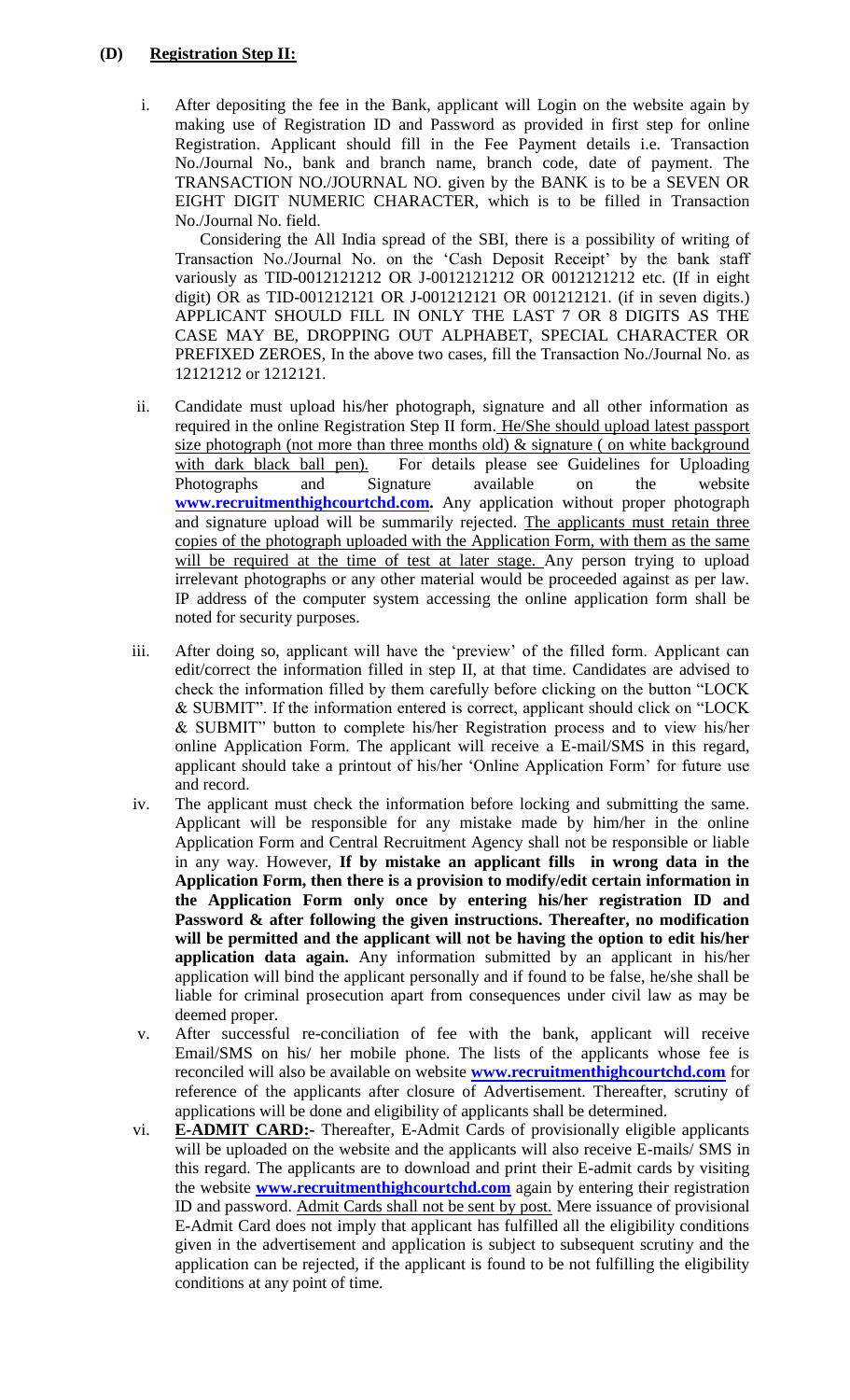**The applicants will require to paste his/her photograph, duly attested by a Gazetted Officer, on the E-Admit card. The photograph must be same as uploaded by the applicant in his/her online application. In case of non-matching of pasted photograph with the uploaded photograph, applicant will not be allowed to enter the examination centre and no request in this regard will be entertained in any circumstances.**

vii. Applicants are advised to visit the website of Central Recruitment Agency and check their E-mail accounts (inbox as well as spam box) regularly for updates and important information. Unnecessary correspondence with Central Recruitment Agency should be avoided.

#### **6. EXAMINATION FEE (Non-Refundable)**

| (i) General Category | Rs. 500/(Male)       |
|----------------------|----------------------|
|                      | $Rs. 250$ /-(Female) |

Requisite fee must be deposited on or before the last date and time fixed for the purpose. The applicants have to deposit the requisite fee by way of 'Cash Deposit Receipt', printed after completion of Step-I of registration, in any Branch of State Bank of India only. The 'Cash Deposit Receipt' will contain the amount of fee to be deposited by the applicant, depending upon his/her category. Applicant approaching the State Bank of India Branch will ask for depositing the fee under **Screen 8888(Fee Type-300)**. No other mode of payment of fee is admissible. The fee once paid will not be refunded in any case. The applicant must retain the 'Cash Deposit Receipt' in original for future use.

## **7. DATE OF EXAMINATION**

The tests are likely to be conducted in the month of August/September, 2014**.** Separate tests will be conducted for different posts. The exact date will be notified on the website of Central Recruitment Agency **[\(www.recruitmenthighcourtchd.com\)](http://www.recruitmenthighcourtchd.com/)** and candidates are advised to regularly visit the website.

#### **8. LAST DATE**

The applicant who fulfills the prescribed educational qualification and other eligibility conditions may **register for Step I from 04.06.2014 to 24.06.2014 upto 11:59**  P.M. Thereafter Step I Registration will be closed. The applicant, who completes Step I registration should go to Bank for deposit of fee only after 4 hours from the time of Registration Step-I. However, the requisite fee can be deposited within Banking hours only. **Last date /time for completing the registration Step-II is 26.06.2014 upto 11:59 P.M.**

Applicants are advised in their own interest to apply online much before the closing dates and not to wait till the last date for depositing the fee and completion of Registration Step-II to avoid the possibility of disconnection/inability /failure to log on the website on account of heavy load on internet /website jam. Central Recruitment Agency shall not be responsible, if any applicant failed to apply or complete the Registration process due to aforementioned reasons. The cut off date to apply for the post is sacrosanct, relief to the candidate to apply after cutoff date will not be granted under any circumstances.

# **IMPORTANT INSTRUCTIONS**

- i. **The application can be submitted through online mode only.** No other means/ mode of submitting application will be accepted or entertained in paper form, which is sent to the Central Recruitment Agency directly except in case of 'Government employees' as detailed in term (vi) below.
- ii. The conditions of employment/service and reservation shall be regulated as per the instructions of the Haryana Government issued from time to time. All other conditions of recruitment not covered in the above Notice shall be regulated as per the Rules/Instructions of Haryana Government issued from time to time.